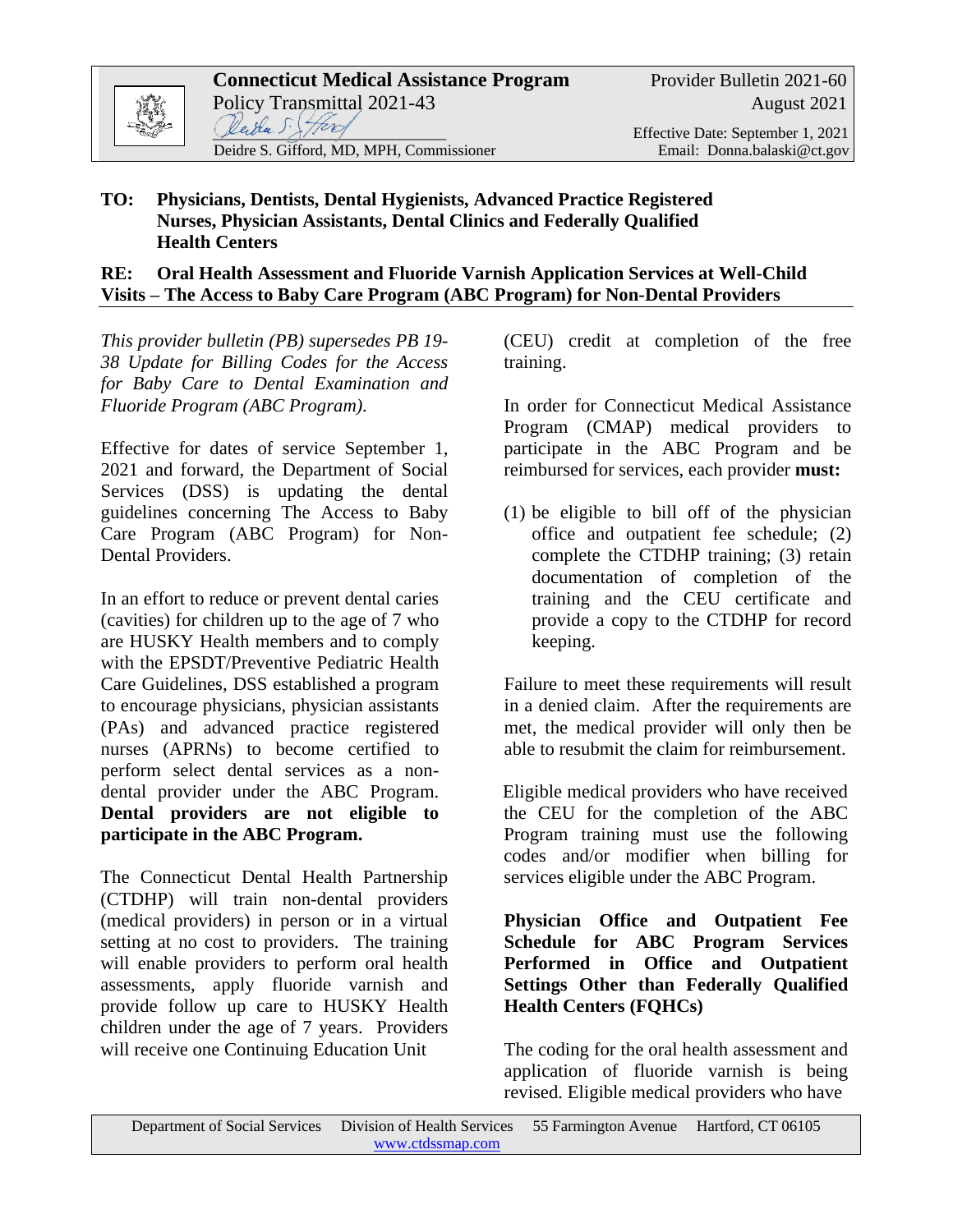received the CEU for the completion of the ABC Program training must use the following codes and/or modifier when billing for services eligible under the ABC Program.

## **Oral Health Assessment**

Modifier "DA-Oral health assessment by a licensed health professional other than a dentist" must be billed with select Evaluation and Management (E/M) procedure codes when billing for the ABC Program oral health assessment. This modifier can only be billed when oral health assessments are performed on HUSKY Health members under the age of 7 years.

| Code   | <b>Description</b>                    |  |  |
|--------|---------------------------------------|--|--|
| 99202- | Office $\&$ Outpatient Services – New |  |  |
| 99205* | Patient                               |  |  |
| 99211- | Office & Outpatient Services          |  |  |
| 99215* | <b>Established Patient</b>            |  |  |
| 99381- | Preventative Medicine Services        |  |  |
| 99383* | <b>New Patient</b>                    |  |  |
| 99391- | Preventative Medicine Services        |  |  |
| 99393* | <b>Established Patient</b>            |  |  |

\**CPT codes 99201-99205; 99211-99215, 99383 and 99393 should only be billed with modifier DA for HUSKY Health members under the age of 7 years.*

The billing of these select E/M procedure codes with modifier DA will reimburse an additional \$25.00 to the current rate listed on the physician office and outpatient fee schedule for performance of an oral health assessment.

# **Additional Preferred Secondary Assessment Codes**

Aligned with ABC Training on oral health assessment, DSS strongly encourages the assessment of oral health risk factors via the submission of Dental Caries Assessment Procedure codes when billing the Oral Health Assessment. Use of the assessment codes

will enable DSS to proactively reach out to members with exhibited dental caries risks to link them to oral health services.

| Code    | <b>Description</b>               |  |
|---------|----------------------------------|--|
| Z91.841 | Risk for dental caries, low      |  |
| Z91.842 | Risk for dental caries, moderate |  |
| Z91.843 | Risk for dental caries, high     |  |

# **Application of Topical Fluoride Varnish**

The following CPT code must be billed when an eligible medical provider applies topical fluoride varnish.

| Code  | <b>Description</b>              | Rate    |
|-------|---------------------------------|---------|
| 99188 | App topical fluoride<br>varnish | \$20.00 |

The eligible medical provider who only applies fluoride varnish will be reimbursed \$20.00. If the provider only performs the oral health assessment, reimbursement will be \$25.00. If the eligible medical provider performs an oral health assessment **and** applies fluoride varnish, the provider will be reimbursed \$45.00. Eligible medical providers must follow the coding as outlined above to receive the appropriate reimbursement.

Physicians, APRNs and PAs working in office and hospital outpatient settings may become certified to perform these select dental services as non-dental providers under the ABC Program. Billing for these services, however, must follow the above-referenced coding. Providers are reminded to bill with place of service 19 or 22 on the professional claim if the service is performed in the hospital setting. DSS considers procedure code 99188 to be a professional service only.

Physicians, APRNs and PAs may delegate application of fluoride varnish to Registered